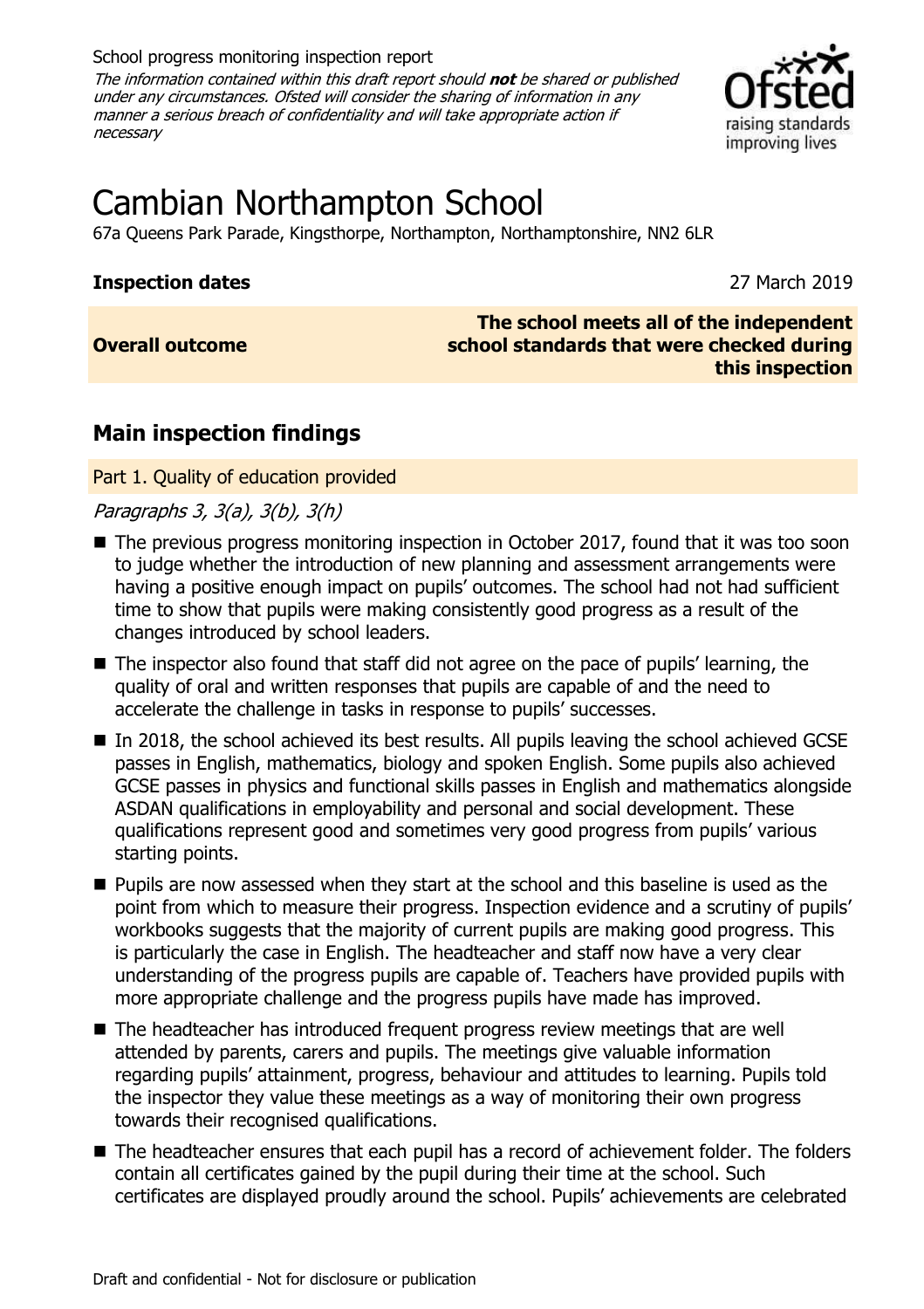

frequently, and this has a positive influence on the progress they make.

- Staff spoke to the inspector confidently and knowledgeably about pupils' progress and the monitoring system now in place to check it. Staff provide targets in pupils' books, so that pupils know what they need to do next to improve. Staff are now much clearer regarding the pace of lessons and know to provide pupils with a good level of challenge in lessons.
- The proprietor has ensured that all the standards in this part have been met.

Part 2. Spiritual, moral, social and cultural development of pupils

Paragraphs 5, 5(b), 5(b)(iii)

- The previous progress monitoring inspection in October 2017, found that staff were not consistently successful in ensuring that pupils develop positive attitudes to learning and appropriate work habits. Pupils did not have sufficient self-respect or desire to accept the challenge of working hard to achieve success. Pupils were not showing how they could contribute positively to the lives of those living and working locally and to society more widely.
- Staff reward pupils for good behaviour and improved attitudes to school during the week with a visit to a local café or shop. There are also instant raffle ticket awards that enable pupils to exchange tickets for a treat at the school tuck shop. Records kept by the school indicate that incidents of poor behaviour are declining over time. Staff told the inspector that pupils now have consistently strong attitudes to school.
- During the inspection, the inspector saw the vast majority of pupils on task and engaged in their learning. Pupils were concentrating and working hard, showing a desire to succeed. Pupils told the inspector they have plans for their post-16 education including college placements and apprenticeship opportunities.
- There are various displays around the school reminding pupils of the importance of British values and giving pupils key messages around such issues as the Prevent duty, anti-bullying, the dangers of knife crime and child sexual exploitation. Pupils are becoming increasingly aware of how they contribute to the lives of those living locally and around the world, through, for example, raising money for charities, writing to pupils in Sierra Leone and donating warm clothing to local homeless people in the winter.
- The proprietor has ensured that all the standards in this part have been met.

### Part 3. Welfare, health and safety of pupils

Paragraphs 9, 9(b)

- The previous monitoring inspection in October 2017, found that staff did not implement the school's behaviour policy effectively.
- Over the last 18 months staffing at the school has changed considerably. The headteacher ensures that the current staff use the new rewards and sanctions system effectively and consistently. Pupils receive points, when for example, they follow instructions, use equipment appropriately and show respect to staff and peers. Points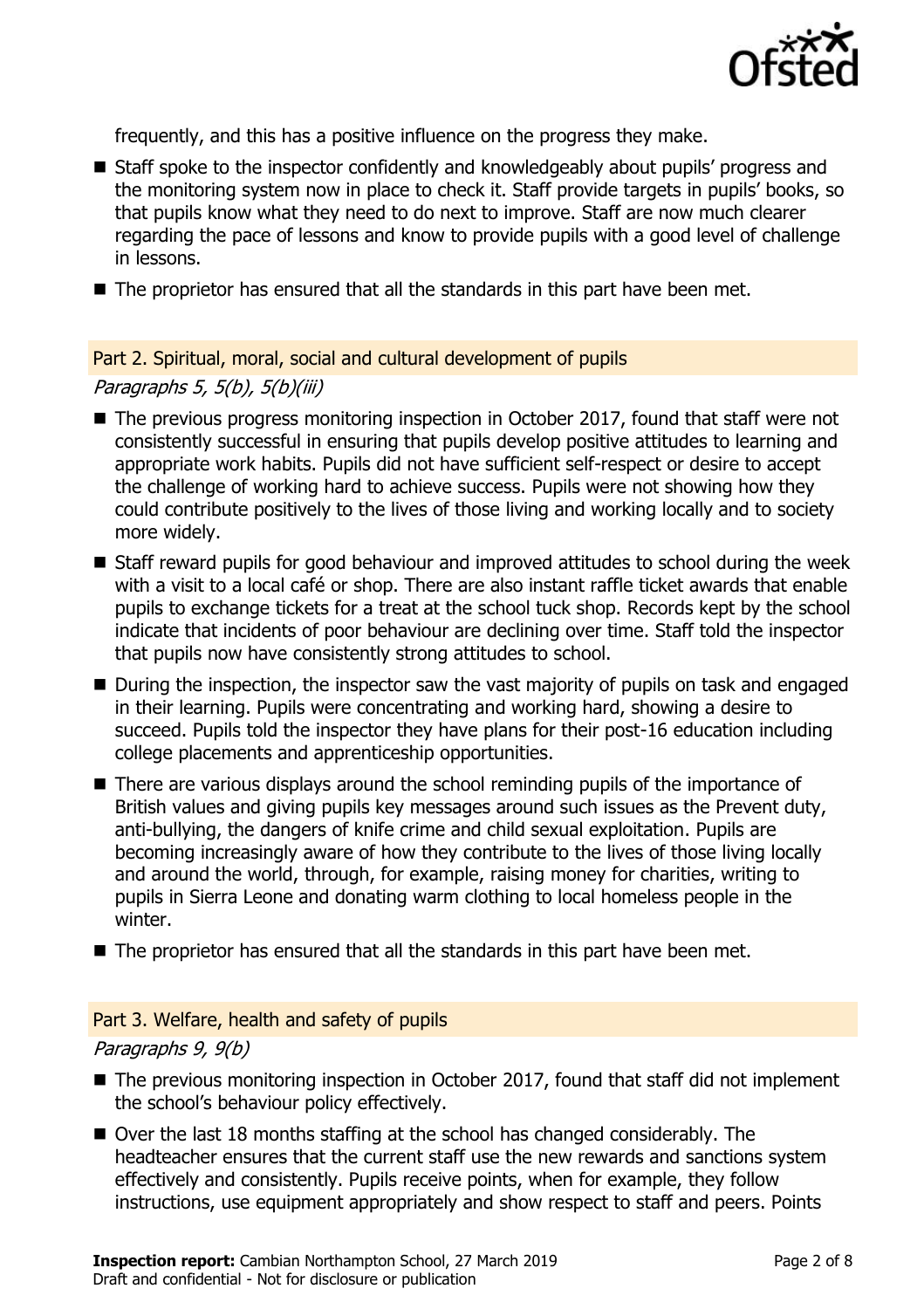

are converted into money that can be deposited into the school bank. Periodically, pupils withdraw this money and, along with their significant adult, spend it appropriately on a reward or treat. Pupils are issued with a weekly pay slip that shows how much they have earnt that week and, if anything has been deducted through any poor behaviour. Staff and pupils told the inspector that this behaviour system is working well and it encourages pupils to behave, accept challenges and have a positive attitude to school.

■ The proprietor has ensured that all the standards in this part have been met.

## Part 8. Quality of leadership in and management of schools

## Paragraphs 34(1), 34(1)(a), 34(1)(c)

- At the previous monitoring inspection in October 2017, the school did not meet all of the standards for leadership and management. The inspector found that despite leaders demonstrating improved knowledge and skills appropriate to their roles, there had been insufficient time for the school to demonstrate sustained improvement. This included in areas such as insufficient pupil progress, the need for pupils to approach their work with increased urgency and concerns regarding pupils' behaviour.
- The well-established headteacher has introduced effective systems to monitor the progress that pupils make and ensured that staff consistently follow the school behaviour policy. The headteacher has also introduced frequent progress meetings that enable pupils and parents and carers to know what pupils are doing well and what they need to do next to improve. These measures have been effective in ensuring that previously unmet standards from Parts 1, 2 and 3 of the independent school standards are now met.
- The lead teacher now ensures that parents and carers are contacted at the start and end of each day so that information can be shared. This ensures that staff can alter their plans accordingly in the mornings and parents and carers are kept up to date with the daily progress, attitude, attendance and behaviour of their child.
- The governance arrangements are effective in ensuring the headteacher and other leaders are held fully to account for their actions. Frequent visits by the group's national lead for pupils with social, emotional and mental health difficulties mean that any issues regarding the school are dealt with promptly. The national lead has a very good understanding of the strengths and development areas at the school.
- The proprietor has ensured that the school has an appropriate safeguarding policy that is published on the school's website and is therefore available for parents and carers.
- The proprietor has ensured that all the standards in this part have been met.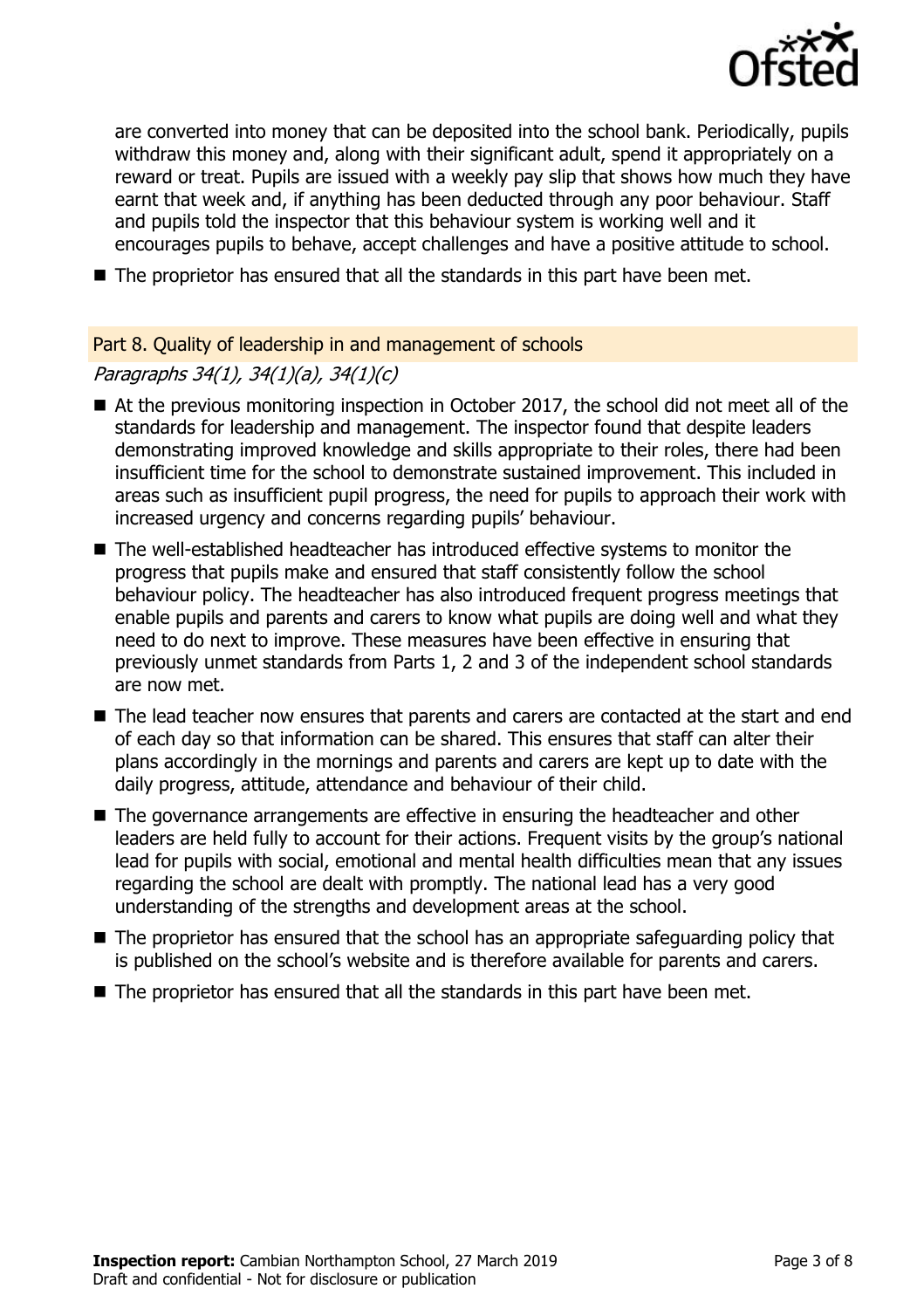

## **Compliance with regulatory requirements**

The school meets the requirements of the schedule to the Education (Independent School Standards) Regulations 2014 ('the independent school standards') and associated requirements that were checked during this inspection. This included the standards and requirements that the school was judged to not comply with at the previous inspection. Not all of the standards and associated requirements were checked during this inspection.

### **The school now meets the following independent school standards**

- The proprietor has ensured that pupils acquire new knowledge and make good progress according to their abilities so that they increase their understanding and develop their skills in the subjects taught. Pupils show self-motivation and the application of intellectual, physical and creative effort, interest in their work and the ability to think and learn for themselves. The proprietor has ensured that staff use effective strategies for managing pupils' behaviour and encourage pupils to act responsibly. (paragraphs 3, 3(a), 3(b) and 3(h)).
- The proprietor has ensured that pupils' spiritual, moral, social and cultural development are actively promoted, and pupils are encouraged to accept responsibility for their behaviour, show initiative and understand how they can contribute positively to the lives of those living and working in the locality in which the school is situated and to society more widely. (paragraphs 5, 5(b) and 5(b)(iii).
- The proprietor has ensured that good behaviour is promoted amongst pupils by ensuring the behaviour policy is implemented effectively. (paragraphs 9 and 9(b).
- The proprietor has ensured that persons with leadership and management responsibilities at the school demonstrate good skills and knowledge appropriate to their role so that the independent school standards are met consistently, and the well-being of pupils is actively promoted. (paragraphs  $34(1)$ ,  $34(1)(a)$  and  $34(1)(c)$ ).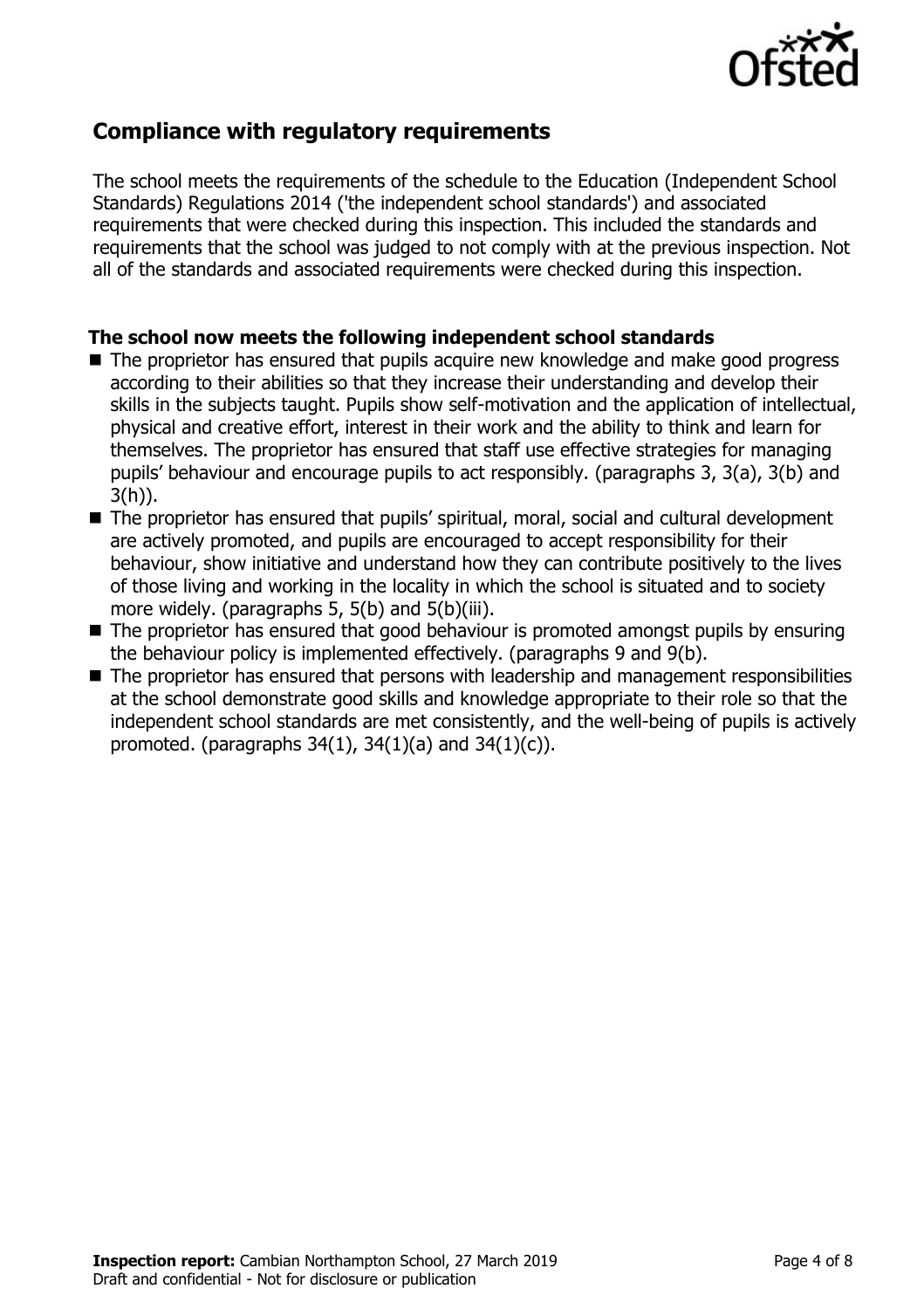

## **School details**

| Unique reference number | 131802   |
|-------------------------|----------|
| DfE registration number | 928/6067 |
| Inspection number       | 10094460 |

This inspection was carried out under section 109(1) and (2) of the Education and Skills Act 2008, the purpose of which is to advise the Secretary of State for Education about the school's suitability for continued registration as an independent school.

| Type of school                         | Other independent special school                                                                               |
|----------------------------------------|----------------------------------------------------------------------------------------------------------------|
| <b>School status</b>                   | Independent school                                                                                             |
| Age range of pupils                    | 11 to 18                                                                                                       |
| Gender of pupils                       | Mixed                                                                                                          |
| Gender of pupils in the sixth form     | Mixed                                                                                                          |
| Number of pupils on the school roll    | 14                                                                                                             |
| Of which, number on roll in sixth form | 0                                                                                                              |
| Number of part-time pupils             | 0                                                                                                              |
| Proprietor                             | Cambian Group                                                                                                  |
| Chair                                  | <b>Anne-Marie Carrie</b>                                                                                       |
| Headteacher                            | Rebecca Hill                                                                                                   |
| Annual fees (day pupils)               | £41,000                                                                                                        |
| Telephone number                       | 01604 719711                                                                                                   |
| Website                                | https://www.cambiangroup.com/specialist-<br>education/our-schools/semh-<br>schools/cambian-northampton-school/ |
| <b>Email address</b>                   | Northampton.School@cambiangroup.com                                                                            |
| Date of previous standard inspection   | 28-30 March 2017                                                                                               |

## **Information about this school**

- Cambian Northampton School is located in the Kingsthorpe area of Northampton. The school occupies a detached house which has been refurbished to operate as an independent day school.
- The school admits pupils in the age range 11-18 who have a range of behavioural, social,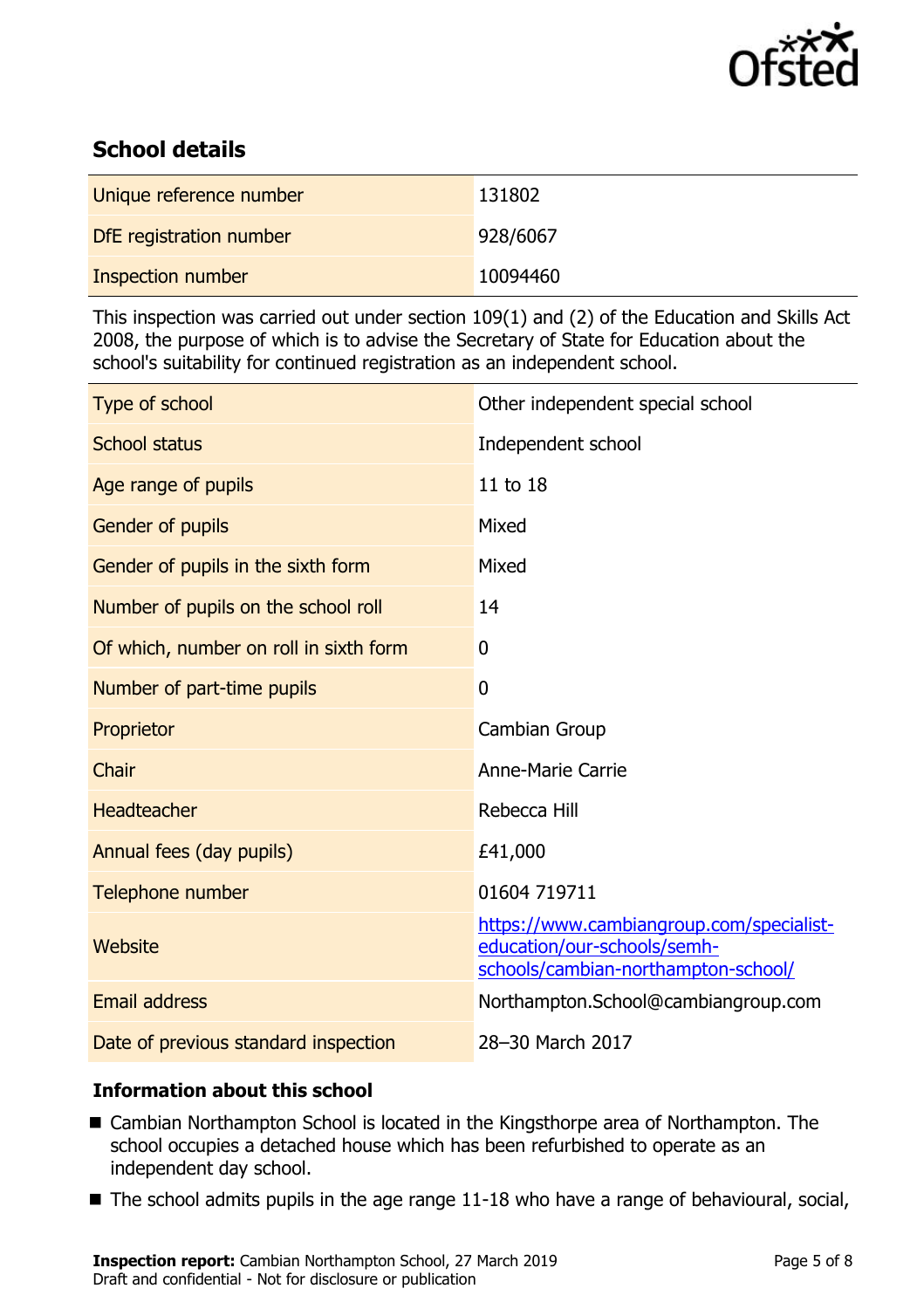

emotional and mental health difficulties.

- The school is registered to admit up to 24 pupils. There are currently 14 pupils on the school roll aged 11 to 16 years. The vast majority of pupils have an education, health and care plan. Half of the pupils are looked after by their local authorities.
- The school uses the following alternative providers to supplement and broaden the pupils' curriculum: Moulton College, West Street, Moulton; Centurian Training Solutions, St James Mill Road, Northampton; Stablemates, Scrivens Hill, Daventry and Performing Rooms, Overstone Road, Northampton.
- The school's classroom motto is to 'give respect and get respect.'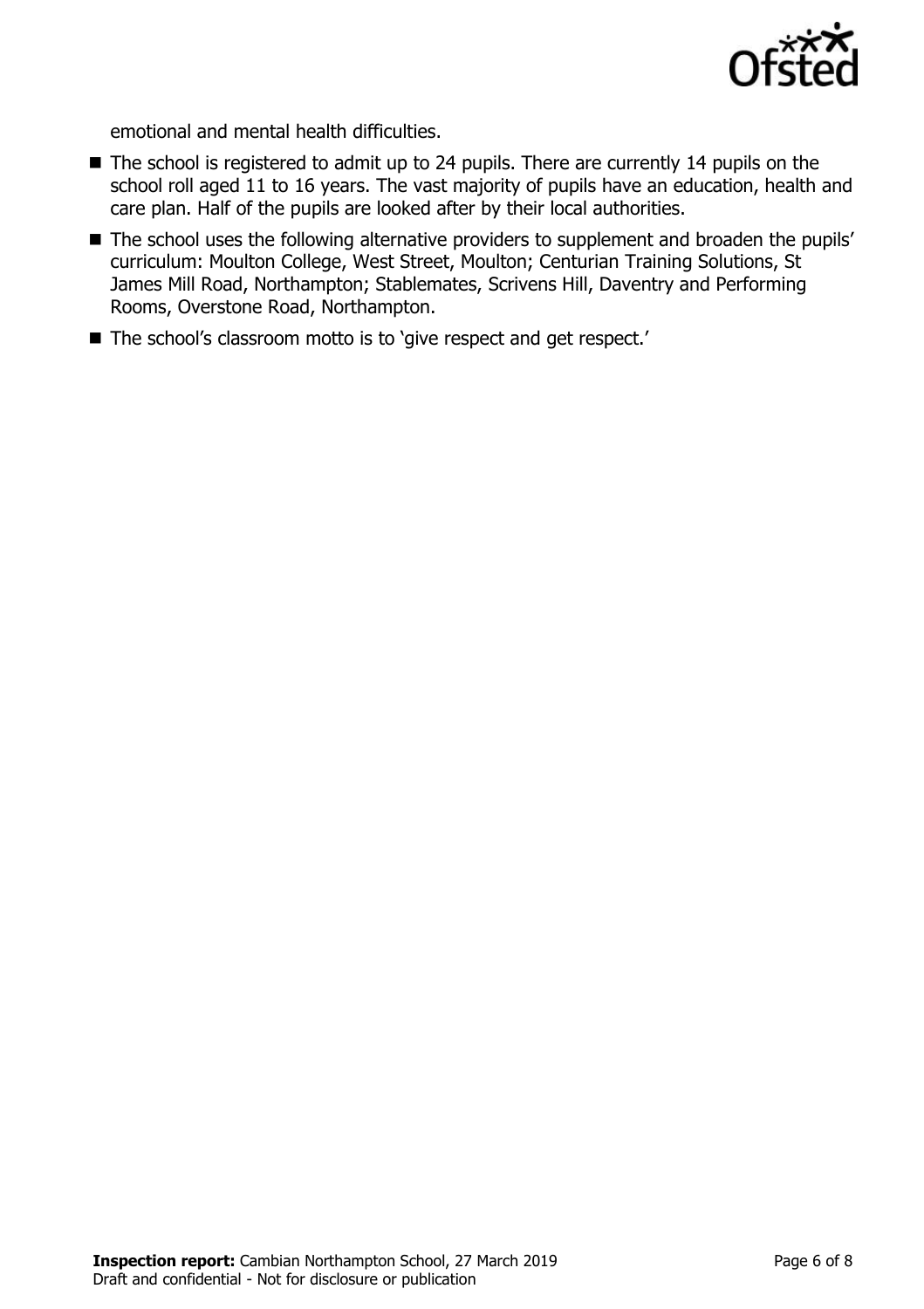

## **Information about this inspection**

- This inspection was carried out at the request of the registration authority for independent schools. The purpose of the inspection was to monitor the progress the school has made in meeting the independent school standards and other requirements that it was judged to not comply with at its previous inspection.
- This inspection was conducted without notice. The school had a full standard inspection in March 2017 and a progress monitoring inspection in October 2017. There were unmet standards at both previous inspections.
- During the inspection the inspector held meetings with the headteacher, the Cambian group national lead for pupils with social, emotional and mental health difficulties, 3 members of staff and 3 pupils.
- The inspector toured the school in conjunction with the headteacher and observed the learning in all classes. He examined a variety of pupils' workbooks and the school's assessment system. He scrutinised a variety of documents relating to the spiritual, moral, social and cultural curriculum, records of pupils' behaviour and safeguarding.

### **Inspection team**

Peter Stonier, lead inspector **Her Majesty's Inspector**